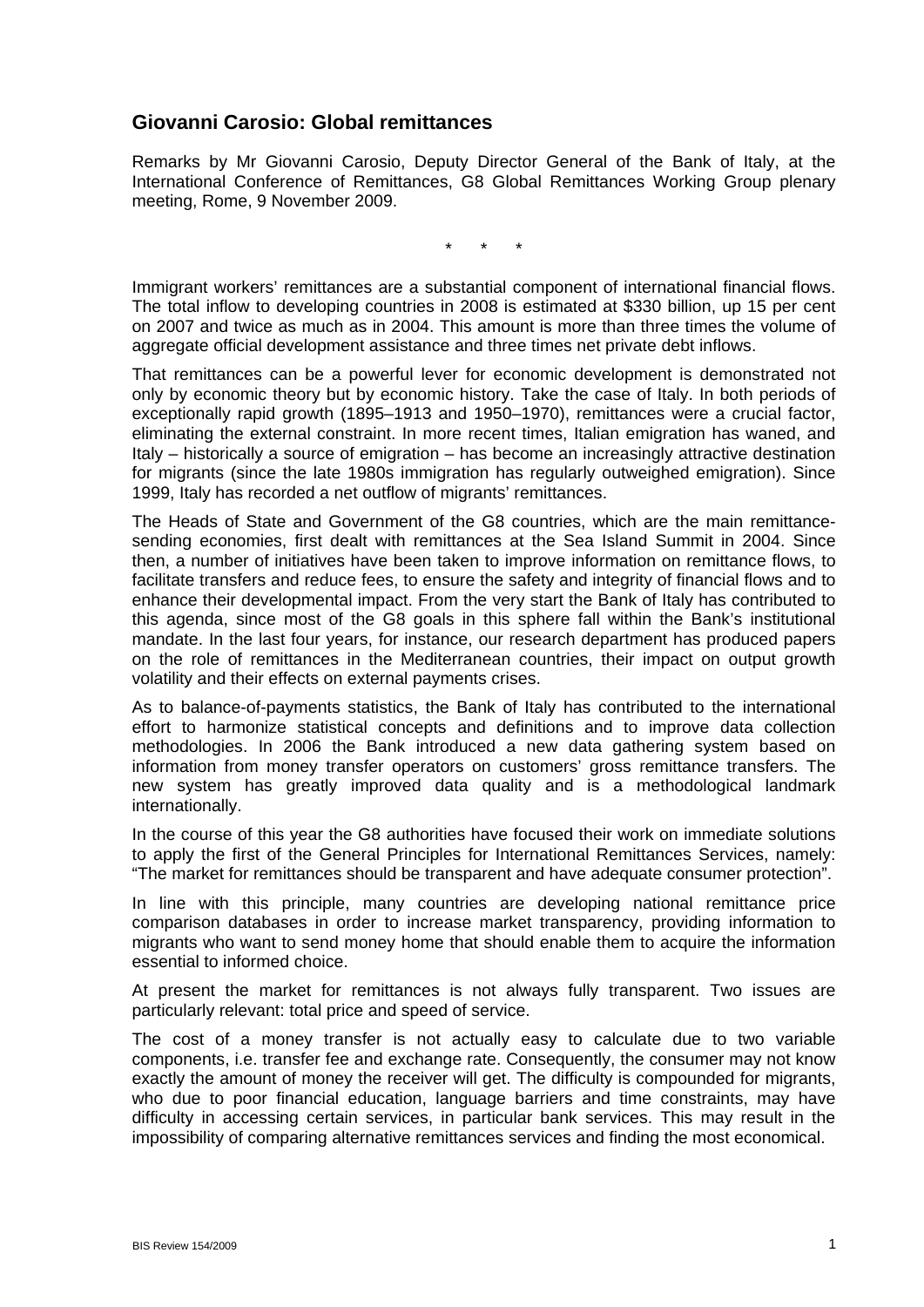The ready availability of information fosters competitive markets, as demand will tend to concentrate on the most efficient remittance service providers, those offering quick service at lower cost.

The national websites compliant with the World Bank standards provide all the information required for informed decisions: the fees charged, the exchange rate applied and the time necessary for the money to be available.

The Bank of Italy welcomes the creation of a national price comparison website and will support its management, facilitating data collection and providing information on the most significant corridors and on the latest updates in the retail payment market.

This initiative is consistent with the overall approach taken by the Bank in performing payment system oversight, whose aim is to promote efficiency. In this particular market efficiency is all the more important in view of the enormous impact that remittances may have on the economy of an emerging country. The analysis of the pricing of a payment instrument is one of the key indicators of a market's performance: when the price reflects the cost of the payment instrument, the market is efficient. Efficient funds transfer, with no waste of time or money, enables migrants to channel their earnings to productive ends.

In Italy the regulatory framework on transparency in the payment market will be enhanced by the Payment Services Directive. The objectives of the new legal framework are to heighten competition in the retail payment market, strengthen user protection and develop more efficient payment services. A special set of provisions is dedicated to transparency: the two main lines of action are elimination of non-explicit price mechanisms and achievement of greater certainty on the terms applied in the supply of payment services.

National legislation has to transpose the obligations laid down under these provisions with regard to "two-leg" transactions only, those in which both payment service providers (if there are more than one) are located within the EEA. But Italy has opted for broader scope, extending the transparency rules also to one-leg transactions in which only one of the service providers is located in the EEA. The information requirements concern both the conditions of the service (ex ante transparency) and the effective execution of the transaction (ex post transparency). They vary with the nature of the payment service contract and the needs of the customer.

A new category of payment service provider is also envisaged by the Directive: the "payment institution". This represents an opportunity for businesses with a network structure and extensive distribution channels, such as mobile phone operators and large retailers, who will be subjected to rules laid down by the oversight authorities to ensure adequate quality of payment services.

It goes without saying that the new regime will benefit remittances.

The Bank of Italy also monitors technological innovation in the remittances market. A study the Bank is currently conducting on mobile payments has found that most operators are interested in developing new remittance payment services using mobile phones. In fact, in the emerging countries mobile phones are already being used successfully to transfer money internationally. In the opinion of the mobile phone operators interviewed, in the medium-tolong term it will be possible to deploy mobile payments applications for remittances on a large scale in Italy as well.

To conclude, a number of initiatives in both the regulatory environment and the market may have a significant impact on the remittances industry, increasing transparency and efficiency.

The Bank will continue to support these initiatives while monitoring the remittances market as part of its institutional mandate for oversight on the payment system, economic research and supervision of financial institutions.

In view of the social and economic impact that remittances have on the everyday life of migrants and the increasing attention of the G8 authorities, we hope that along the lines of